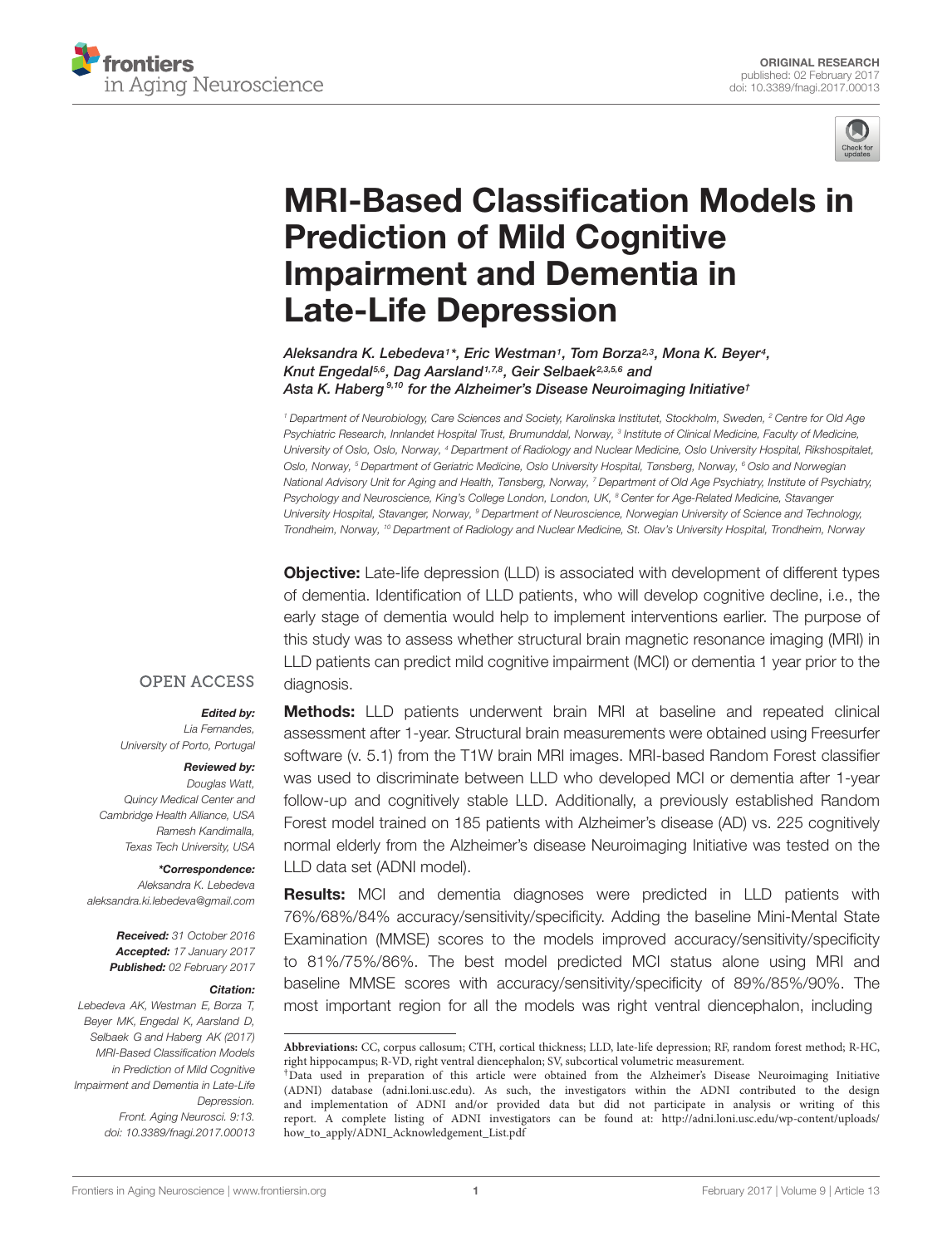hypothalamus. Its volume correlated negatively with the number of depressive episodes. ADNI model trained on AD vs. Controls using SV could predict MCI-DEM patients with 67% accuracy.

**Conclusion:** LDD patients developing MCI and dementia can be discriminated from LLD patients remaining cognitively stable with good accuracy based on baseline structural MRI alone. Baseline MMSE score improves prediction accuracy. Ventral diencephalon, including the hypothalamus might play an important role in preservation of cognitive functions in LLD.

Keywords: depression, MCI, Alzheimer's disease, Freesurfer, neurodegeneration, hypothalamus, ventral diencephalon, depressive episodes

# INTRODUCTION

Depression is associated with accelerated brain aging [\(Simon](#page-10-0) [et al., 2006;](#page-10-0) [McKinney and Sibille, 2013;](#page-9-0) [Koutsouleris et al., 2014\)](#page-9-1), and is a risk factor for different types of dementia [\(Aziz and](#page-8-0) [Steffens, 2013;](#page-8-0) [Diniz et al., 2013;](#page-9-2) [Byers and Yaffe, 2014;](#page-8-1) [Cooper](#page-8-2) [et al., 2015;](#page-8-2) [Mourao et al., 2015\)](#page-9-3).

Unfortunately, early identification of predementia states in people with LLD is challenging as reduced cognitive scores can be confounded by the depressive state. Thus depression is an exclusion criterion for some definitions of mild cognitive impairment (MCI; [Steffens et al., 2006\)](#page-10-1). It is challenging to predict whether cognitive impairment identified during a depressive episode in a LLD patient will improve after treatment of depression or will progress to dementia. However, it is known that among seniors with MCI identified during a depressive episode only 17% experienced cognitive improvement after 2 years of follow-up [\(Steffens et al., 2009\)](#page-10-2). Early identification of those LLD patients with increased risk of progressive cognitive decline could allow for more targeted clinical actions, for instance choice of antidepressant [\(du Jardin et al., 2016;](#page-9-4) [García-Fuster and](#page-9-5) [García-Sevilla, 2016\)](#page-9-5) or other interventions, [\(Ngandu et al., 2015\)](#page-9-6) and possibly neuroprotective drugs in the future.

Biomarkers known from Alzheimer's disease (AD) research may be used to identify a neurodegenerative process and/or increased risk of developing dementia in LLD patients in particular during a depressive episode when neurocognitive functions may not be reliably assessed. The biomarkers include amyloid-beta positron emission tomography (PET) brain imaging, magnetic resonance imaging (MRI) based cortical and subcortical structural measurements, cerebrospinal fluid tau, and amyloid-beta levels [\(American Psychiatric Association, 2013;](#page-8-3) [Dickerson and Wolk, 2013\)](#page-9-7). However, it is still not known if these biomarkers can be utilized to identify or predict future cognitive impairment (MCI or dementia status) in LLD.

The aims of this study were: (1) To assess whether structural T1 weighted (T1W) 3D brain MRI obtained during the depressive episode in LLD patients can discriminate LLD who were diagnosed with MCI or dementia after 1-year follow-up from cognitively stable LLD using Random Forest classifier. (2) To identify which regions are affected in LLD with subsequent cognitive impairment. (3) To evaluate the feasibility of using biomarkers derived from AD research, by implementing a classifier trained on structural 3D brain MRI from the Alzheimer's Disease Neuroimaging Initiative (ADNI) sample.

# MATERIALS AND METHODS

#### **Cohorts**

Two cohorts were used in this study:

(1) PRODE (Prognosis of depression in the elderly) – was used as the main cohort [\(Borza et al., 2015\)](#page-8-4). The PRODE study is a prospective multicenter study including 169 patients  $\geq$  60 years referred to treatment for depression at nine centers of geriatric psychiatry in Norway [\(Borza et al., 2015\)](#page-8-4). Exclusion criteria were life threatening diseases and severe aphasia (as it would reduce the validity of the neuropsychological assessment). Clinical and neuropsychological data were collected using standardized clinical, psychiatric, and neuropsychological assessment (see below). Of the 169 patients, 126 underwent brain MRI examination at inclusion [\(Lebedeva et al., 2015\)](#page-9-8) T1W 3D brain MRI images were available for 112 patients (**[Figure 1](#page-2-0)**).

(2) ADNI – An established classification model based on RF trained to discriminate between patients with AD ( $n = 185$ ) and healthy controls (HC,  $n = 225$ ) using Freesurfer (v. 5.1) measurements from T1W 3D brain MRI was also used on the PRODE dataset. The training data was obtained from the ADNI database<sup>[1](#page-1-0)</sup>. The ADNI was launched in 2003 as a public-private partnership, led by Principal Investigator Michael W. Weiner, MD. The primary goal of ADNI has been to test whether serial MRI, PET, other biological markers, and clinical and neuropsychological assessment can be combined to measure the progression of MCI and early AD. AD patients met the NINCDS/ADRDA criteria for probable AD. The T1W 3D MRI-Freesurfer based model had AD vs. HC accuracy of 90% for the testing dataset and predicted conversion in additional sample of MCI ( $n = 165$ ) to AD with accuracy 79%. The most important regions for the discrimination were: left and right hippocampi, left amygdala, left and right entorhinal cortices, and left inferior temporal cortex [\(Lebedev et al., 2014\)](#page-9-9). We hypothesized that this model could be used to predict MCI/AD conversion in the PRODE cohort.

<span id="page-1-0"></span><sup>1</sup> [adni.loni.usc.edu](http://adni.loni.usc.edu)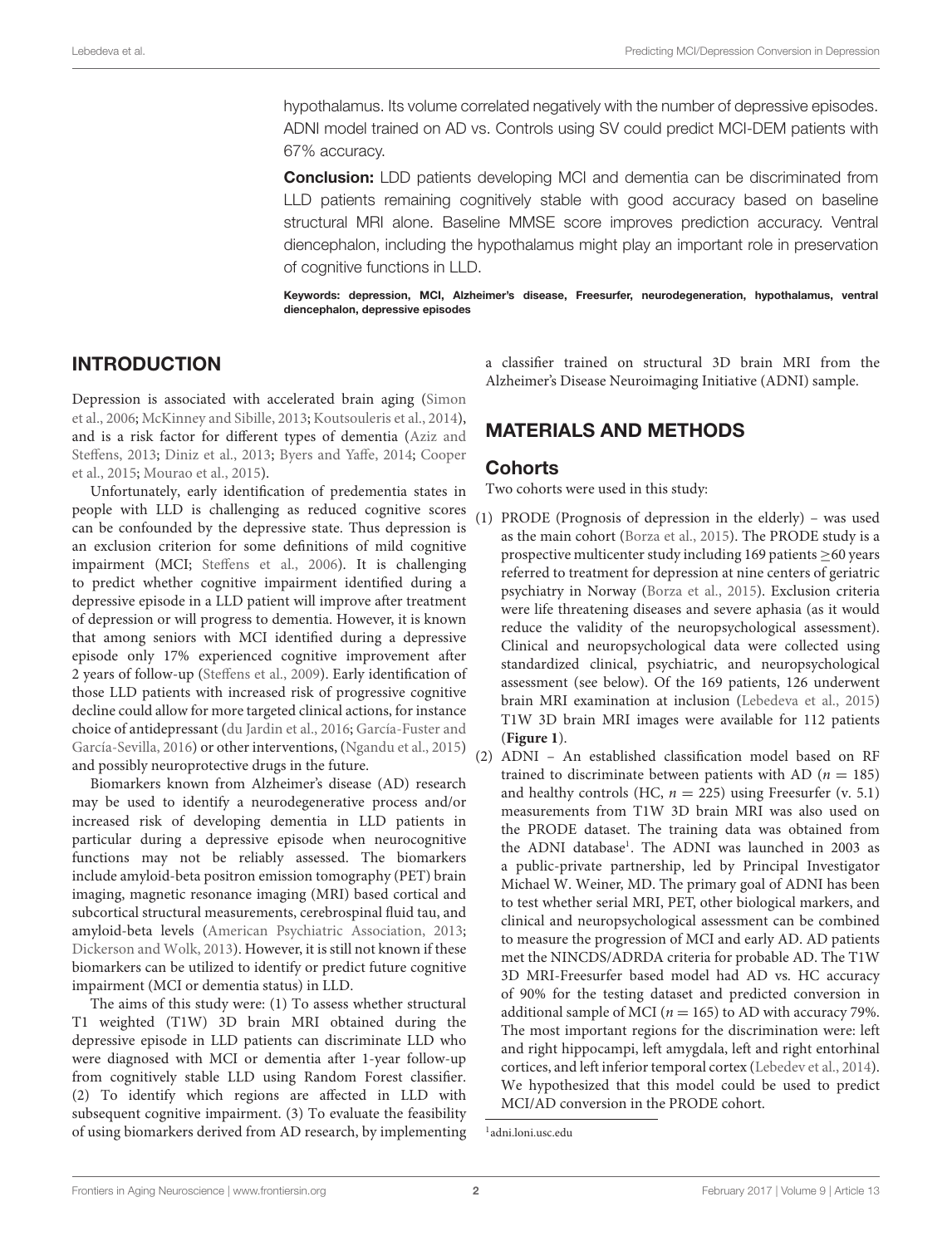

# <span id="page-2-0"></span>Clinical and Neuropsychological Assessment

Psychiatric evaluation and neuropsychological assessment were performed three times: at admission to the department of geriatric psychiatry (baseline) and discharge, and after 1 year. At each participating center trained clinicians performed the psychiatric and neuropsychological assessments using a harmonized procedure and the same protocol [\(Borza et al.,](#page-8-4) [2015\)](#page-8-4).

Clinical assessments included: demographic information, history of depression or other psychiatric condition, family history of psychiatric problems, current psychiatric problems, and treatment(s). Patients were diagnosed based on the criteria of the 10th Revision of the International Classification of Diseases and Health Related Problems (ICD-10; [World Health](#page-10-3) [Organization \[WHO\],](#page-10-3) [1993\)](#page-10-3). Cognition was measured with the Mini Mental Status Examination, MMSE [\(Folstein et al.,](#page-9-10) [1975\)](#page-9-10) and Informant Questionnaire on Cognitive Decline in the Elderly (IQCODE-16; [Jorm and Jacomb,](#page-9-11) [1989\)](#page-9-11). At the 1-year follow-up assessment patients were also diagnosed using Winblad's criteria for MCI [\(Winblad et al.,](#page-10-4) [2004\)](#page-10-4).

# Patient Selection

Patients without dementia diagnoses according to ICD-10 criteria at inclusion and a T1W 3D/structural brain MRI were included in this study ( $n = 95$ , **[Figure 1](#page-2-0)**). Not all the patients could be included in the final analyses for a variety of reasons, as specified in **[Figure 1](#page-2-0)**. Based on the 1-year follow-up diagnosis the patients were divided into one mild cognitive impairmentdementia (MCI-DEM) group including those diagnosed with either MCI ( $n = 21$ ; [Winblad et al.,](#page-10-4) [2004\)](#page-10-4) or dementia ( $n = 8$ , including: Alzheimer's disease  $n = 5$ , unspecified dementia  $n = 3$ )

[World Health Organization (WHO)]. A matched cognitively stable (CS) group was selected from the remaining 51 patient based on age and gender ( $n = 40$ ) and controlling for the balance in number of CS and MCI at each center of inclusion (**[Figure 1](#page-2-0)**).

# Ethics Statement

The participating patients and caregivers were given oral and written information, and they subsequently gave their written consent to participate. The PRODE study was approved by Regional Committee of Medical Research Ethics and Privacy and Data Protection Officer at Oslo University Hospital (approval number 2009/1774).

# MRI

### MRI Acquisition

All scans were optimized and harmonized across centers based on American College of Radiology (ACR) phantom and a healthy volunteer. This study is based on T1 3D brain MRI obtained with sagittal volumetric magnetization-prepared rapid gradient echo (3D MP-RAGE) images using the ADNI T1W volume protocol [\(Jack et al.,](#page-9-12) [2008\)](#page-9-12) in six PRODE centers with 1.5T and 3T MRI scanners (see Supplementary Table S1). Inter-site reliability for the six centers was estimated using the intra-class correlation coefficient (ICC) using two-way random effect model with absolute agreement [\(McGraw and Wong,](#page-9-13) [1996\)](#page-9-13). ICC was estimated for the average CTH and total volume of subcortical structures (TSV) obtained from the Freesurfer parcellation and segmentation (see below). Reliability test was performed using SPSS software v. 22. Assessment showed acceptable results [\(Fleiss,](#page-9-14) [1986\)](#page-9-14). ICC (CTH) =  $0.88$  and ICC (TSV) = 0.98. It has been shown that Freesurfer output measurements are consistent between 1.5T and 3T MRI [\(Han et al.,](#page-9-15) [2006;](#page-9-15) [Pfefferbaum et al.,](#page-9-16)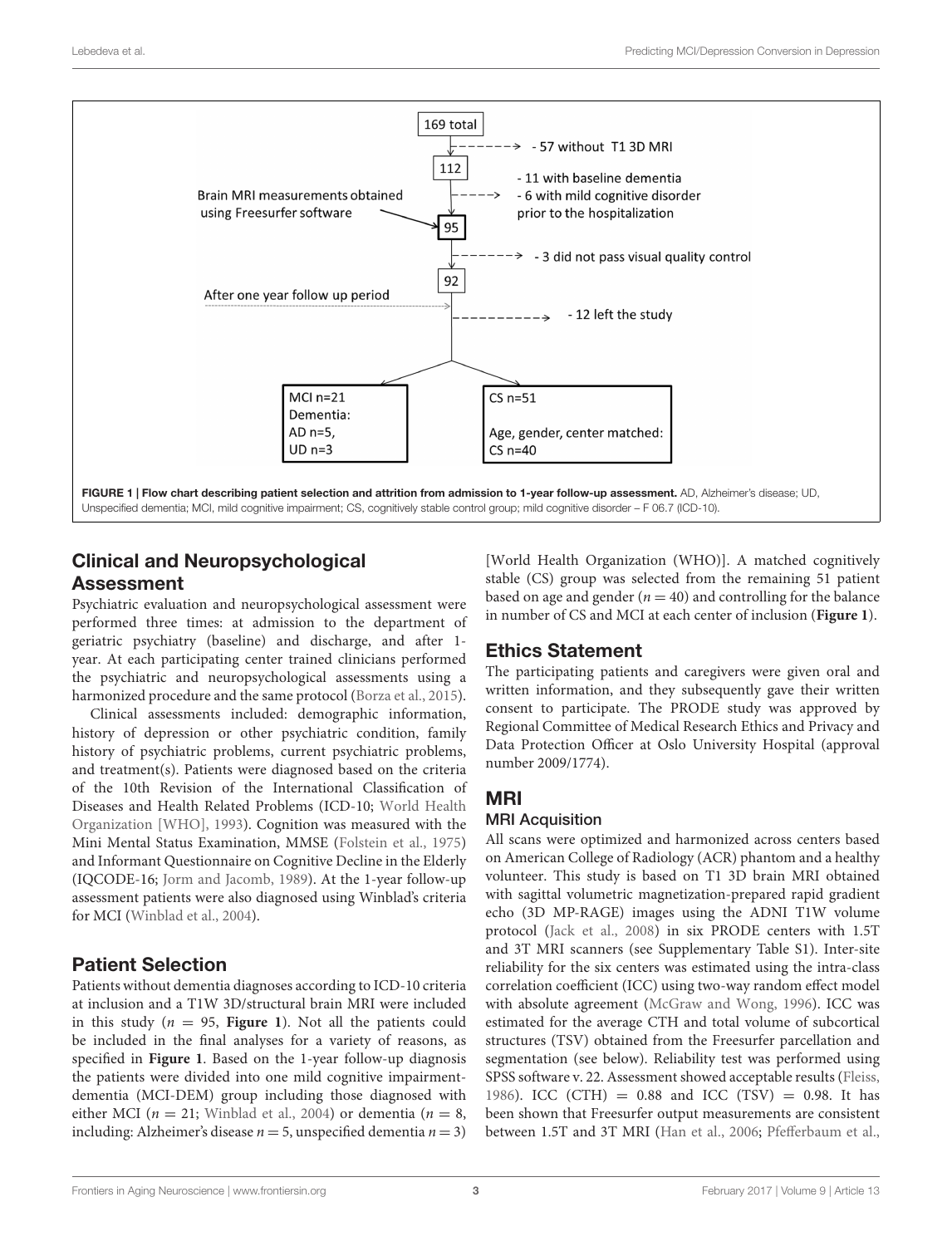[2012\)](#page-9-16), thus the data across the field strengths was merged. CS group was matched on number of participants having 1.5 and 3T scans in addition to the other criteria.

#### Image Processing

Cortical thickness and SV were used as main outcomes. The T1W 3D MRI brain images were processed using Freesurfer (v. 5.1), where regional cortical thicknesses and volumetric measures were estimated. The software is well documented and available for download online[2](#page-3-0) . The processing steps included cortical reconstruction and segmentation of gray matter volumetric structures. This was followed by parcellation of the cerebral cortex into units based on gyral and sulcal structure [\(Destrieux et al.,](#page-9-17) [2010\)](#page-9-17). One hundred forty eight CTH measures (74 from each hemisphere) and 54 regional volumes were generated. All output was visually inspected for segmentation and parcellation quality before the analysis. Volumes of left and right white matter hypointensities, optic chiasm, right and left vessel, and left and right choroid plexus were excluded from further analysis. List of measurements included in the analysis is provided in Supplementary Table S2. The accuracy of the CTH and hippocampal volumes measurements derived by this technique has been validated by histological and manual measurements [\(Rosas et al.,](#page-9-18) [2002;](#page-9-18) [Sánchez-Benavides et al.,](#page-10-5) [2010\)](#page-10-5). All volumetric structures were normalized by the subject's intracranial volume using the residual approach [\(Jack et al.,](#page-9-19) [1989\)](#page-9-19). Brain structures in the left and right hemisphere may have different degree of atrophy, thus CTH and SV of the left and right hemisphere were treated separately [\(Dolcos et al.,](#page-9-20) [2002\)](#page-9-20). Workflow is represented in **[Figure 2](#page-4-0)**.

### Statistical Analysis

R programming language [\(R Core Team,](#page-9-21) [2016\)](#page-9-21), version 3.3.0, was used to compare demographic and clinical data, and to create random-forest algorithm (RF) classification models. For group comparisons of demographic and clinical variables, the chi-squared test was used for categorical variables, and t-test or Mann–Whitney where appropriate for continuous variables. RF classification models were established using R packages "random forest" [\(Liaw and Wiener,](#page-9-22) [2002\)](#page-9-22) and "caret" [\(Kuhn](#page-9-23) [et al.,](#page-9-23) [2016\)](#page-9-23), ROC-curve and area under the ROC-curve (AUC) were estimated and plotted using "pROC" package [\(Robin et al.,](#page-9-24) [2011\)](#page-9-24). Regions important for the classification were correlated with clinical and demographic variables.

# Random Forest Algorithm and Performance Assessment

Random forest method allows performing supervised classifications based on an ensemble of classification trees [\(Breiman,](#page-8-5) [2001\)](#page-8-5). RF selects a bootstrapped subset of all observations – about 66% per tree and random subset of all predictors/features (here: CTH, SV) at each node of the tree. RF uses the majority vote of its trees terminal nodes to predict the class label of a new observation. Each tree casts a unit

<span id="page-3-0"></span><sup>2</sup><http://surfer.nmr.mgh.harvard.edu/>

vote for the class. Thus, high numbers of decision trees are expected to increase reliability of the results. For each predictor a Gini index is estimated at each node. Overall importance of a predictor for the model is based on the summation of the decreases in the Gini index at each node [\(Breiman,](#page-8-5) [2001\)](#page-8-5). The remaining 33% of the data, i.e., out-of-bag (OOB) data, is used to measure the RF performance. The classification error of the OOB observations is referred to as OOB error [\(Breiman,](#page-8-6) [1996\)](#page-8-6). Kappa is another measure of performance demonstrating how close the RF classifications were to the actual classes, controlling for the accuracy of a random classifier as measured by the expected accuracy. Kappa is suggested to provide more reliable information regarding the classifier performance than actual accuracy in case of different class distribution in the dataset [\(Fleiss,](#page-9-25) [1971\)](#page-9-25).

#### RF Procedure

Random forest method algorithm was used to discriminate between the MCI-DEM or MCI and CS groups at 1-year followup based on the CTH and SV measures separately and combined. In addition, demographic and clinical information was added to the models to test if performance could be further improved. Only the clinical information obtained at inclusion was used to assess if MCI-DEM statuses 1-year later could be predicted based on the earliest available clinical data and in the depressive state.

#### PRODE Cohort Models

#### **PRODE models**

Five thousand decision trees were used in the RF classification models. RF models were trained to discriminate between MCI-DEM ( $n = 29$ ) or MCI alone ( $n = 21$ ) and corresponding CS patients. When discriminating between MCI vs. CS, the number of CS was reduced to 30 (from 40) matched on age and gender and scanner field strength, in order to keep balance in group class distribution. AUC, sensitivity/specificity, overall accuracy, and kappa, were used to assess performance of the models. Confidence intervals (CI) were estimated using bootstrapping  $(n = 100)$ . The most relevant structures for prediction of MCI-DEM or MCI were correlated with clinical variables related to depression in order to detect regions involved in both pathological processes.

#### **ADNI cohort models**

The previously established ADNI model [\(Lebedev et al.,](#page-9-9) [2014\)](#page-9-9) was implemented in the PRODE dataset to evaluate its ability to discriminate between MCI-DEM ( $n = 29$ ) and CS group ( $n = 51$ ). However, we did not expect the ADNI model to outperform the PRODE models because it was trained on a data derived from AD patients versus HC, not LLD and not converting to MCI.

# RESULTS

### **Demographics**

Clinical and demographic variables in MCI-DEM and CS groups are provided in **[Table 1](#page-5-0)**. MCI-DEM group had significantly lower MMSE scores at all three time points compared with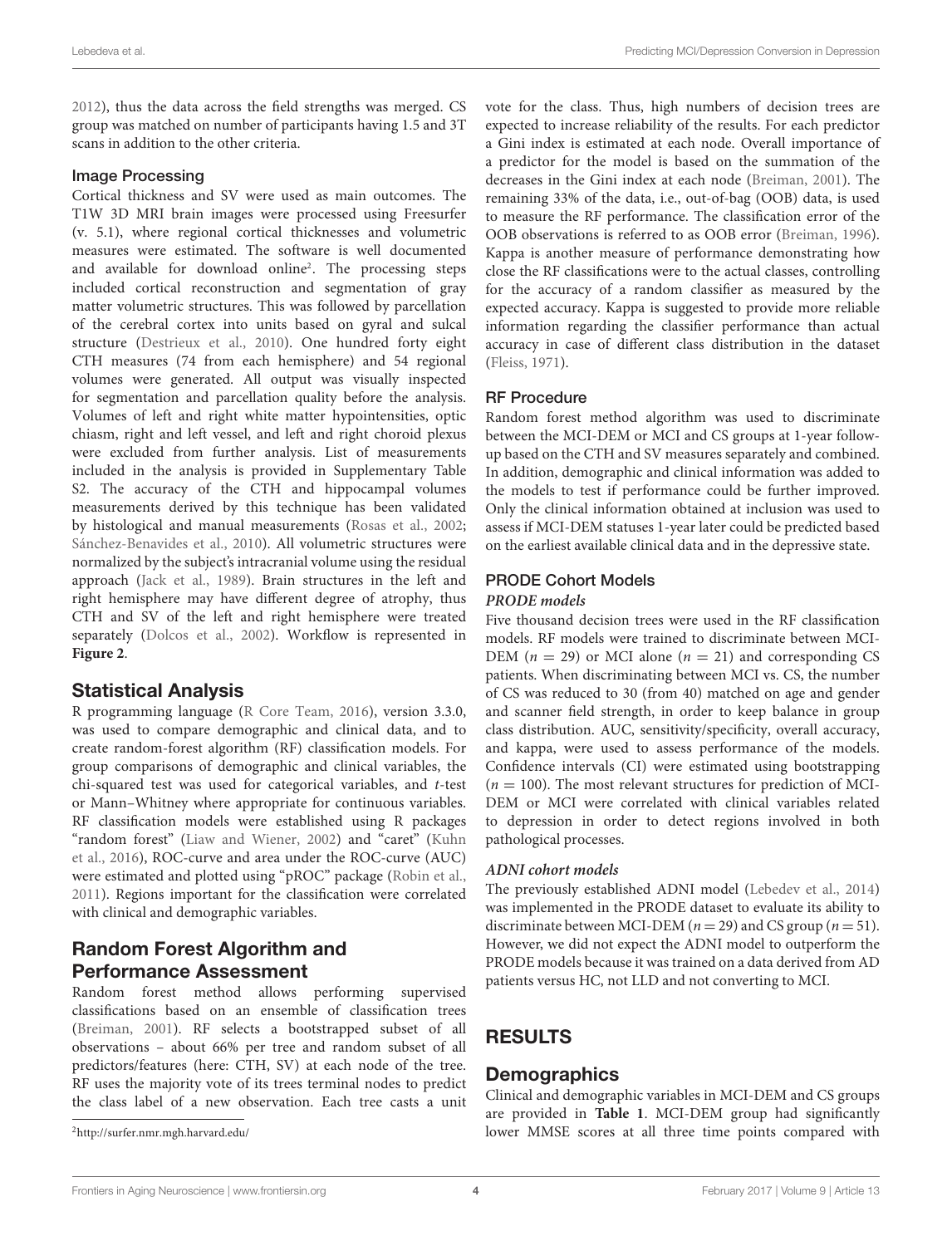

<span id="page-4-0"></span>CS group. Other variables did not differ between the groups. Similarly, the MCI group alone did not differ from the matched CS patients in terms of age ( $p = 0.21$ ) or gender ( $p = 0.92$ ). Notably, the standard deviation of the MMSE scores increased in the MCI/dementia group between assessments "at discharge" and "follow-up," reflecting increased variance in their cognitive statuses.

# Prediction of MCI and Dementia in LLD PRODE (MCI-DEM vs. CS Group) Models

The model using SV+CTH as input had the best performance in discrimination between MCI-DEM and CS groups. The model using only SV as input had the best performance in discrimination between MCI (excluding eight dementia patients) and CS groups. Details are provided in **[Table 2](#page-6-0)**. The model using only CTH as input for the MCI vs. CS discrimination had 67% accuracy and sensitivity < 50%. MMSE score at inclusion improved the models performance. Adding age, gender, or education to the model did not affect the results. When excluding patients with MADRS < 7 and MMSE < 26 at discharge ( $n = 4$ ), accuracy changed slightly from 76 to 74% using SV as input.

#### Brain Measurements Used in Prediction

The most relevant measurements for the models were right ventral diencephalon (R-VD, mean decrease in Gini index = 8.26), middle anterior corpus callosum (mid-anterior CC, mean decrease in Gini index  $= 2.06$ ) and right hippocampus  $(R-HC)$  mean decrease in Gini index = 1.47). For all the PRODE models (**[Table 2](#page-6-0)**), the same structures (R-VD, mid-anterior CC, and R-HC) were the most important. When excluding participants from each center, the same structures remained the most important.

#### Relationship between Ventral Diencephalon and Clinical and Demographic Measures

Right ventral diencephalon, mid-anterior CC, and R-HC volumes were correlated with the number of depressive episodes (adjusting for age, gender, and MMSE). The number of depressive episodes had significant inverse association with R-VD ( $p = 0.02$ ) and mid-anterior CC ( $p = 0.04$ ) volumes. Next, total ventricular volume was added as a covariate to assess if structural changes co-occur with ventricle expansion as an indirect measure of a degenerative nature of the observed structural changes. Adjusting for total ventricular volume negated the effect of number of depressive episodes on R-VD volume ( $p = 0.12$ ) and mid-anterior CC volume ( $p = 0.08$ ). No association was found between the number of depressive episodes and R-HC volume. MMSE score was associated with R-HC volume ( $p = 0.03$ ), but not with R-VD volume ( $p = 0.16$ ) or mid-anterior CC volume ( $p = 0.18$ ).

### ADNI (MCI-DEM vs. CS Group) Model

The ADNI model trained on SV demonstrated better performance on separating MCI-DEM vs. CS in the PRODE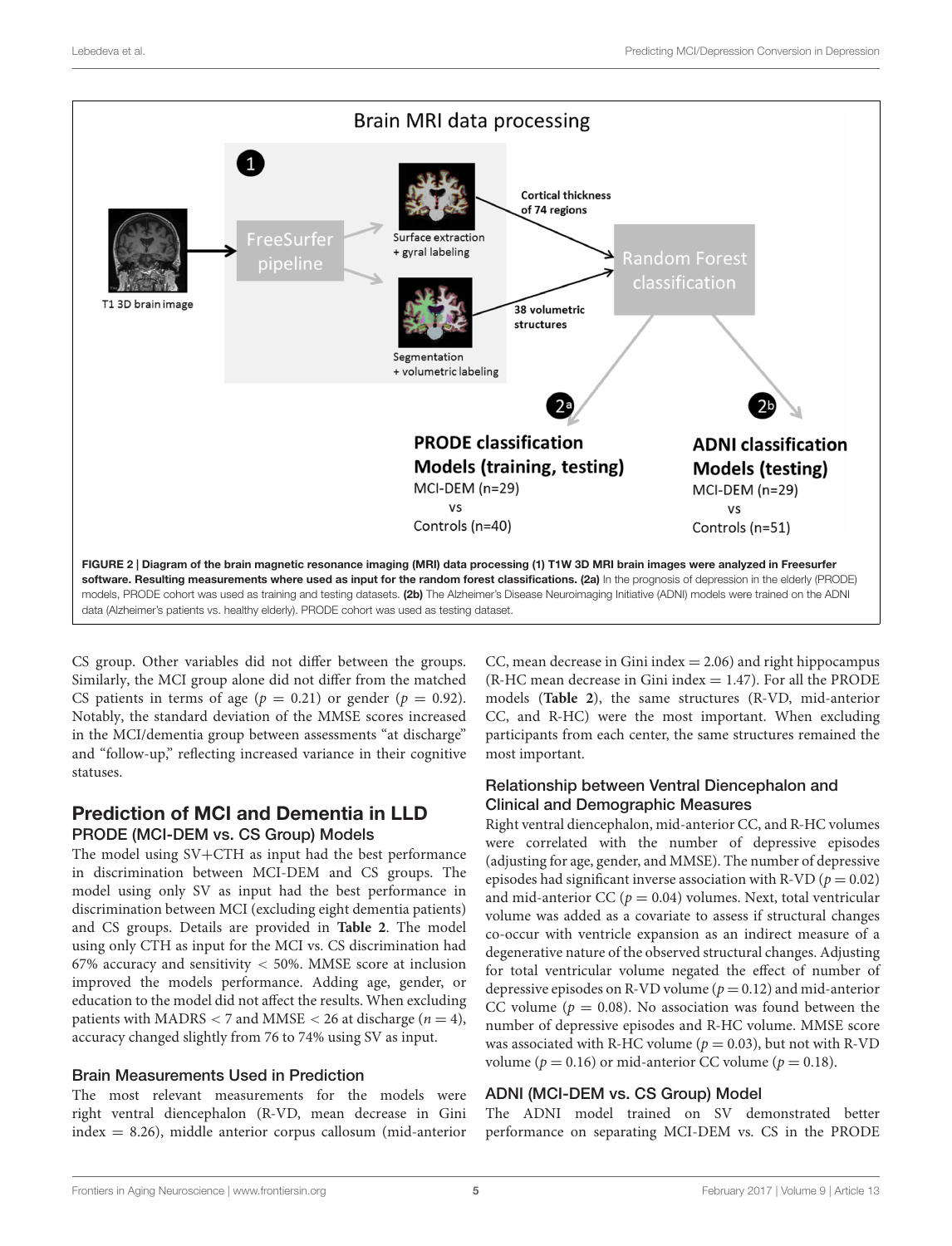<span id="page-5-0"></span>

| TABLE 1   Demographic and clinical characteristics of the MCI-DEM and cognitively stable (CS) groups. |  |  |
|-------------------------------------------------------------------------------------------------------|--|--|
|-------------------------------------------------------------------------------------------------------|--|--|

| <b>PRODE data set</b>                    | <b>MCI-DEM</b> | <b>CS</b>    | <b>Test statistics</b> | $p$ -value* |
|------------------------------------------|----------------|--------------|------------------------|-------------|
| $\mathcal N$                             | 29             | 40           |                        |             |
| Age – mean (SD)                          | 78.1 (7,3)     | 76,4 (5,8)   | $t = -1.5$             | 0.31        |
| $Sex - n$ women $(\%)$                   | 22 (75%)       | 29 (72%)     | $\chi^2 = 0.03$        | 0.85        |
| Education (total years) – mean (SD)      | 8.9(2.79)      | 10.1(2.61)   | $t = -1.8$             | 0,07        |
| Number of depressive episodes – (range)  | $2.5(0-4)$     | $1.5(0-4)$   | $z = -1.06$            | 0.28        |
| Age at depression onset – median (range) | 29.7 (15-85)   | 35.0 (16-88) | $z = -1.02$            | 0.3         |
| MADRS-1 – median (range)                 | $26(15-52)$    | $27(0-48)$   | $z = -0.66$            | 0.5         |
| MADRS-2                                  | $9(0-31)$      | $7(0-30)$    | $z = -0.44$            | 0.65        |
| MADRS-3                                  | $8(0 - 35)$    | $4.5(0-30)$  | $z = -0.43$            | 0.66        |
| $MMSE-1 - mean (SD)$                     | 24.6(3.0)      | 26.4(1,8)    | $t = -2.71$            | 0.005       |
| MMSE-2                                   | 25(2.8)        | 27(1.9)      | $t = -5.42$            | 0.009       |
| MMSE-3                                   | 23.8(5.6)      | 28(1.7)      | $t = -5.90$            | < 0.001     |
|                                          |                |              |                        |             |

MCI-DEM – LLD patients who received diagnosis of mild cognitive impairment or dementia at 1-year follow-up assessment. CS – LLD patients who remain cognitively stable at 1-year follow-up assessment.

∗ t-test, Mann–Whitney U test or chi-square test as appropriate.

MADRS, Montgomery–Asberg Depression Rating Scale; MMSE, Mini Mental State Examination.

MADRS/MMSE – 1 - at inclusion, 2- at discharge, 3- after 1 year follow-up period.

dataset (accuracy  $= 67.0\%$ ) than the ADNI model trained on CTH+SV (accuracy = 57.5%; **[Table 2](#page-6-0)**).

# **DISCUSSION**

In this study, we have demonstrated that LLD patients who were diagnosed with MCI or dementia 1 year later can be discriminated from cognitively stable LLD patients using structural brain measurements with 76% accuracy. The best model predicted MCI status alone using SV and MMSE scores with accuracy/sensitivity/specificity of 89%/85%/90%.

To our knowledge this study is the first to build classification models based on structural MRI measures to predict development of MCI or dementia in LLD patients, and to assess performance of a model trained for AD-HC discrimination (ADNI model) on a LLD dataset (PRODE cohort). We used all brain parenchyma volumes derived from the Freesurfer analysis, and showed that volumes of R-VD, mid-anterior CC, and R-HC were the most important for discrimination between MCI-DEM and CS group.

We have found only one study using a classification approach and MRI data to predict MCI diagnosis, but in non-depressed elderly and based on arterial spin labeling. This study reported that perfusion in a region of interest in the posterior cingular cortex could distinguish those developing MCI from a CS group with an AUC of 66% [\(Xekardaki et al.,](#page-10-6) [2015\)](#page-10-6).

# Brain Regions Important for Prediction of MCI and Dementia Diagnosis

The most important regions for predicting a diagnosis of MCI or dementia after 1-year follow-up were volumes of R-VD, midanterior CC, and R-HC, respectively.

Right ventral diencephalon was demonstrated to be the most relevant structure. The ventral diencephalon in Freesurfer includes several structures: hypothalamus with mammillary

body, subthalamic, lateral geniculate, medial geniculate and red nuclei, substantia nigra and surrounding white matter. Some of these structures, i.e., substantia nigra and red nuclei, are not locate to the diencephalon but mesencephalon according to standard anatomical nomenclature. The hypothalamus is known to be strongly involved in depression. As a part of hypothalamic–pituitary–adrenal (HPA) axis, it is crucial for emotional behavior and stress response. There are numerous studies showing dysregulation of the HPA axis in depression, but also in aging and neurodegeneration [\(Sapolsky et al.,](#page-10-7) [1986;](#page-10-7) [Sapolsky,](#page-10-8) [2000;](#page-10-8) [Varghese and Brown,](#page-10-9) [2001;](#page-10-9) [Du and Pang,](#page-9-26) [2015\)](#page-9-26). It has also been proposed that HPA-axis dysfunction is central to the development of AD [\(Ishii and Iadecola,](#page-9-27) [2015\)](#page-9-27). Indeed, hypothalamic dysfunction can explain the overlap in symptoms between depression and AD (mood, appetite, sleep, memory, autonomic). Consistent with our finding, several previous imaging studies have shown structural and functional abnormalities in the hypothalamus in MCI, preclinical AD, and AD compared with control groups [\(Callen et al.,](#page-8-7) [2001;](#page-8-7) [Nestor](#page-9-28) [et al.,](#page-9-28) [2003;](#page-9-28) [Cross et al.,](#page-8-8) [2013;](#page-8-8) [Brueggen et al.,](#page-8-9) [2015\)](#page-8-9). For instance, [Hall et al.](#page-9-29) [\(2008\)](#page-9-29) have demonstrated reduced basal forebrain and hypothalamus volumes in preclinical AD, and interestingly the combination of reduced forebrain and hippocampal volumes was associated with more rapid cognitive decline. However, to the best of our knowledge the current study is the first study to assess the role of the entire ventral diencephalon in the context of neurodegeneration. There are two previous studies examining the ventral diencephalon (segmented in Freesurfer) in relation to mood disorders. The first showed that bilateral ventral diencephalon volume obtained from Freesurfer was one of three top-ranked endophenotypes of major depressive disorder in an analysis of a high-dimensional set of over 11,000 traits [\(Glahn et al.,](#page-9-30) [2012\)](#page-9-30). The other study demonstrated that volume of the ventral diencephalon discriminated patients with major depressive disorder from those with bipolar depression as well as controls [\(Sacchet et al.,](#page-10-10) [2015\)](#page-10-10). Taken together, these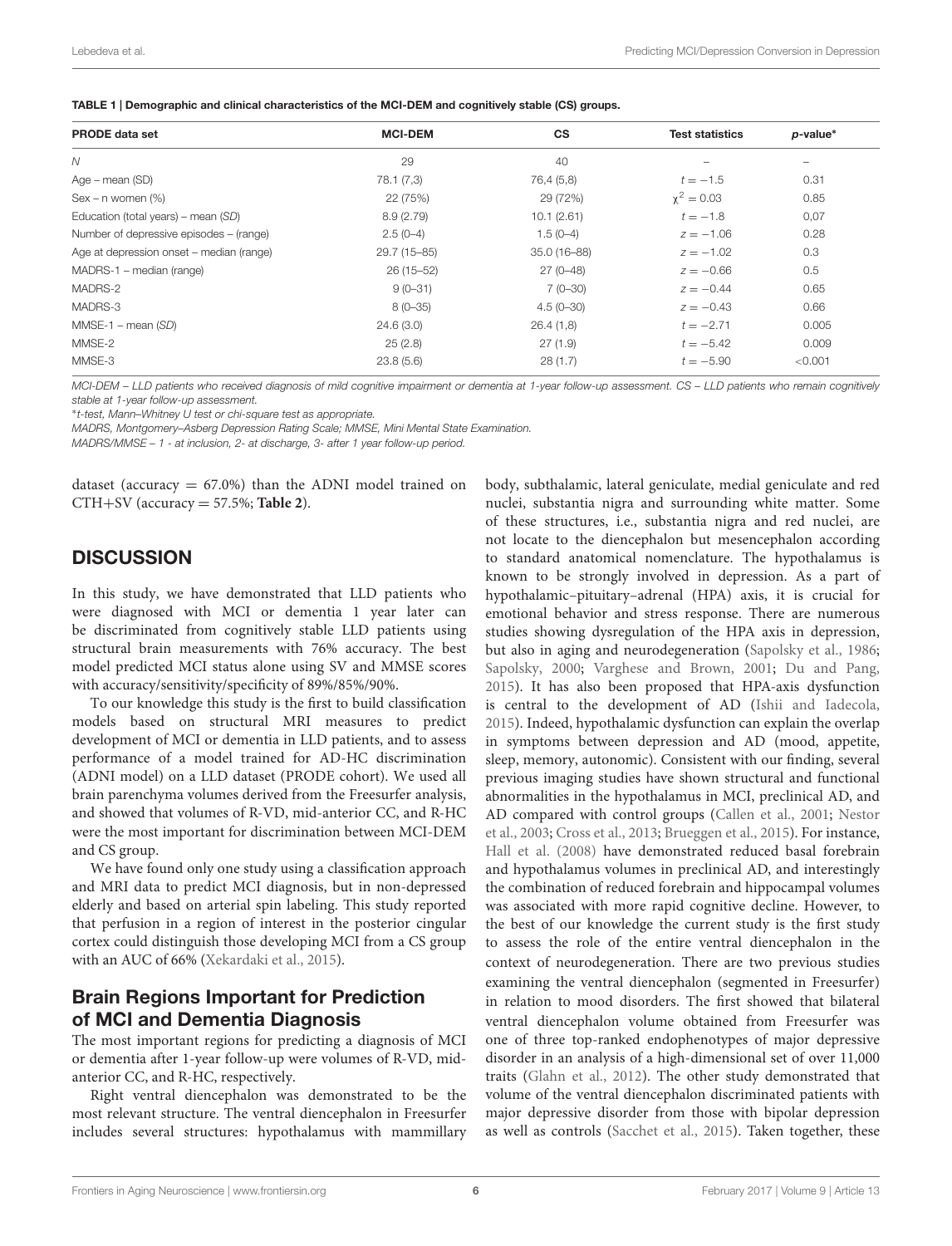| Model        | <b>AUC (95% CI)</b>                                           | Sens/spec(accuracy)                                                       | kappa |  |  |
|--------------|---------------------------------------------------------------|---------------------------------------------------------------------------|-------|--|--|
| <b>PRODE</b> | Training set: MCI-DEM ( $n = 29$ ) vs. CS group ( $n = 40$ )* |                                                                           |       |  |  |
| <b>SV</b>    | $0.802(70.4\% - 90.0\%)$                                      | 68/84 (74.6)                                                              | 0.46  |  |  |
| CTH+SV       | $0.758(64.5\% - 87.0\%)$                                      | 55/86 (76.0)                                                              | 0.47  |  |  |
| CTH+SV+MMSE1 | $0.867$ (77.5%-95.9%)                                         | 75/86 (81.3)                                                              | 0.61  |  |  |
| SV+MMSE1     | $0.892(75.1\% - 96.9\%)$                                      | 75/81 (81.3)                                                              | 0.60  |  |  |
| <b>PRODE</b> | Training set: MCI ( $n = 21$ ) vs. CS group ( $n = 30$ )*     |                                                                           |       |  |  |
| <b>SV</b>    | $0.773(64.3\text{\textdegree}-90.3\text{\textdegree})$        | 65/86 (76.4)                                                              | 0.50  |  |  |
| $CTH + SV$   | 0.678 (51.78%-83.8%)                                          | 52/80 (70.5)                                                              | 0.44  |  |  |
| CTH+SV+MMSE1 | $0.867(75.1\% - 98.2\%)$                                      | 76/90 (86.2)                                                              | 0.71  |  |  |
| SV+MMSE1     | $0.905(81.4\% - 99.6\%)$                                      | 85/90 (90.1)                                                              | 0.79  |  |  |
| <b>ADNI</b>  |                                                               | Training set: ADNI AD vs. ADNI Controls                                   |       |  |  |
|              |                                                               | Testing set: PRODE MCI-DEM ( $n = 29$ ) vs. PRODE CS group ( $n = 51$ )** |       |  |  |
| <b>SV</b>    | 0.737 (62.6%-84.7%)                                           | 65.5/68.6 (67)                                                            | 0.40  |  |  |
| CTH+SV       | $0.623(50.1\% - 74.4\%)$                                      | 48/62 (57.5)                                                              | 0.10  |  |  |

<span id="page-6-0"></span>TABLE 2 | Performance of the random forest classification models based on baseline structural magnetic resonance imaging (MRI) measurements with and without Mini-Mental State Examination scores.

PRODE model – trained to discriminate between LLD who developed MCI or dementia and cognitively stable LLD.

ADNI model – trained to discriminate between non-depressed patients with Alzheimer's disease and cognitively normal non-depressed elderly.

CTH, cortical thickness; SV, subcortical volumes; MC, mean curvature; OOB, out-of-bag; AUC, area under the ROC-curve; MMSE1, Mini–Mental State Examination scores at admission; Sens/Spec, Sensitivity/specificity; NA, not applicable.

<sup>∗</sup> Accuracy estimated for OOB set.

∗∗Accuracy Estimated for the testing dataset.

findings suggest that neurodegeneration in ventral diencephalon including the hypothalamus might be a link between depression and cognitive impairment.

After R-VD, CC (mid-anterior CC) and hippocampal (R-HC) volumes were the most relevant structures for predicting MCI-DEM. HPA-axis dysregulation is associated with elevated cortisol levels [\(O'Brien,](#page-9-31) [1996;](#page-9-31) [Du and Pang,](#page-9-26) [2015\)](#page-9-26) which is hypothesized to cause reduced CC and hippocampal volumes due to neurotoxic effects [\(Bao et al.,](#page-8-10) [2008;](#page-8-10) [Liu et al.,](#page-9-32) [2016\)](#page-9-32). The importance of CC volume for predicting MCI-DEM suggests presence of inter-hemispheric disconnection already in the early stages of the neurodegenerative process. Previously, it has been shown that anterior, middle and posterior portions of the CC have less volume in AD compared to controls, but only the middle part was smaller in amnestic MCI compared with controls [\(Qiu](#page-9-33) [et al.,](#page-9-33) [2016\)](#page-9-33). Moreover, decreased volume of mid-anterior portion of CC has been linked to the memory loss in MCI and AD [\(Qiu et al.,](#page-9-33) [2016\)](#page-9-33). The present findings support a connection between R-VD, R-HC, and CC pathology in the development of MCI and dementia in LLD, which may be linked to HPAaxis dysregulation. A previous study examining only CC volume reported that structural changes in CC predicted MCI-to-AD conversion after 2.5 years on average [\(Lee et al.,](#page-9-34) [2016\)](#page-9-34), similar to the current study where a whole brain approach was used and conversion was to MCI/dementia. Hippocampal abnormalities are one of the most replicable findings in both depression and AD [\(Kempton et al.,](#page-9-35) [2011;](#page-9-35) [Sabuncu et al.,](#page-9-36) [2011\)](#page-9-36). Hippocampus has large bidirectional connection with the mammillary bodies of the hypothalamus which also might explain the concordant changes in these two structures. The limbic-diencephalic pathways, including the mammillothalamic tract and the mammillary bodies per se are crucial for episodic memory [\(Vann and Nelson,](#page-10-11) [2015;](#page-10-11) [Aggleton et al.,](#page-8-11) [2016\)](#page-8-11). Hypometabolism in the mammillary bodies has been shown in both MCI and AD [\(Nestor et al.,](#page-9-28) [2003\)](#page-9-28). Limbic-diencephalic pathway dysregulation has been shown in the earliest stages of AD [\(Acosta-Cabronero and Nestor,](#page-8-12) [2014\)](#page-8-12). Indeed, limbic regions, which are crucial for emotion processing, are also crucial for episodic memory. Thus, abnormal limbicdiencephalic interaction may be a core feature of in MCI-DEM development in LDD.

Of note, only brain structures from the right hemisphere were important for the classifications. This supports the right hemiaging model, proposing that the right hemisphere shows greater age-related decline than the left hemisphere [\(Dolcos et al.,](#page-9-20) [2002\)](#page-9-20). However, this model is based on behavioral data rather than neuroimaging and the evidence has been controversial [\(Daselaar](#page-8-13) [and Cabeza,](#page-8-13) [2005\)](#page-8-13).

Interestingly, the number of depressive episodes had significant inverse association with the R-VD and mid-anterior CC volumes. Previously, it was reported that the number of depressive episodes is associated with reduced volume of the dentate gyrus in patients with major depressive disorder [\(Treadway et al.,](#page-10-12) [2015\)](#page-10-12). It is not known whether reductions of R-VD and mid-anterior CC are developmental phenomena, which leads to increase of the number of depressive episodes or degenerative consequences of a larger number of depressive episodes. However, including total ventricular volume to the regression model negated the effect of the number of depressive episodes on the R-VD volume and reduced on mid-anterior CC, providing indirect evidence for the degenerative nature of R-VD and mid-anterior CC reduction. Future studies using longitudinal imaging data could uncover the causality.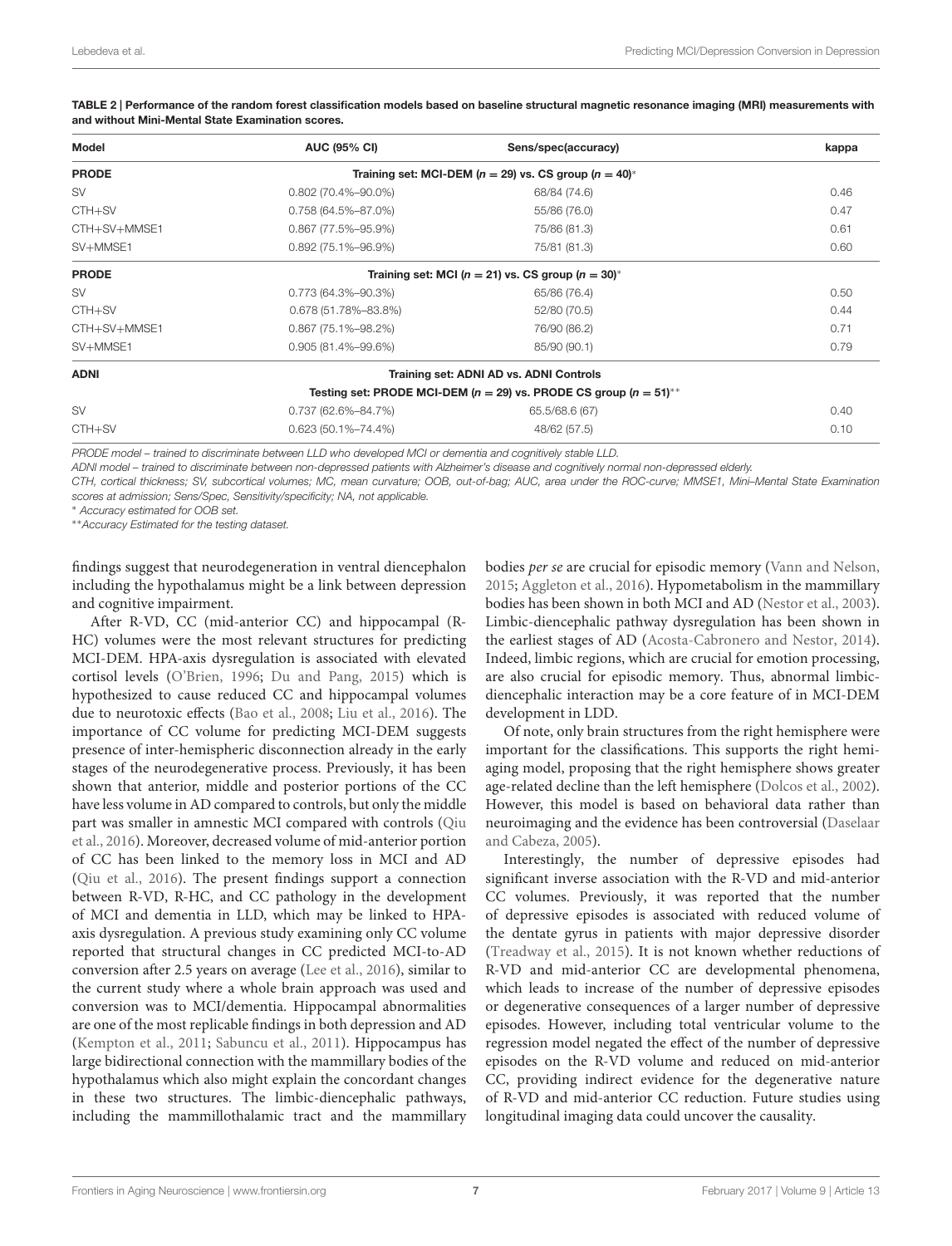### SV+CTH+MMSE Models

MCI-DEM had significantly lower MMSE scores at all three time points compared to the CS group. Regardless of whether cognitive assessment in depressed patients is confounded by depression per se, including MMSE scores at admission improved the model's prediction of MCI and dementia. Along with a recent study of [Heser et al.](#page-9-37) [\(2016\)](#page-9-37), the present results suggest that even during the depressive episode cognitive impairment require clinical attention as a possible sign of incipient dementia. Given the highly significant difference in MMSE scores at all three time points between the MCI/DEM and CS group, the probability that there was a true difference in MMSE scores between MCI-DEM and CS groups at all time points is very high, suggesting that MMSE in an appropriate additional predictor of MCI/AD even in LLD groups.

There was no correlation between MMSE scores R-VD and mid-anterior CC volumes suggesting that MMSE scores did not bias classification results. The absence of correlation between MMSE and the two main predictors suggested that MMSE improved classification models performance by explaining additional factor variance.

# Predicting MCI-DEM vs. MCI

The SV model trained on MCI vs. CS demonstrated better performance than the model trained on the mixed sample of MCI-DEM dementia vs. CS. The reasons might be a more heterogeneous pattern of structural brain changes across dementias in the MCI/DEM combined group and presence of larger variability in the stages of pathological process. On the other hand, the CTH+SV model performed better on the mixed MCI+DEM group compared with MCI only. One explanation might be that CTH get altered in the later stages and/or more severe cases of cognitive impairment in LLD and that relevance of the structural brain measurement as a biomarker therefore depends on the stage of the disease.

# Predicting MCI-DEM Conversion in LLD Using the ADNI Model

MCI-DEM status was discriminated from the CS group with 67% accuracy using the ADNI model. In other words, patients in the MCI-DEM group were more likely to be classified as cases than those in CS group based on their baseline brain MRI.

Interestingly, the ADNI model trained only on SV had much higher accuracy compared with the one trained on CTH+SV. Taking into account that the most relevant structures for MCI-CS discrimination (PRODE models) were subcortical structures and that the model combining SV with CTH had higher accuracy in MCI-DEM than in MCI alone, the present results may suggest that in LLD patients, who will develop MCI or dementia, neurodegeneration appears to start in subcortical structures and spread up to the neocortex in later stages. In agreement with our findings it has been shown that atrophy in basal forebrain and hypothalamus but not neocortex, precedes clinical symptoms of AD by 4.5–5 years [\(Brueggen et al.,](#page-8-9) [2015\)](#page-8-9). Several earlier studies have shown hypometabolism restricted

to hippocampus and parahippocampal gyrus in MCI, whereas AD had additional temporal neocortical hypometabolism [\(De](#page-8-14) [Santi et al.,](#page-8-14) [2001;](#page-8-14) [Nestor et al.,](#page-9-28) [2003\)](#page-9-28). Taken together, the current results suggest that classification models for prediction of MCI/preclinical AD should focus on subcortical structures rather than the neocortex.

### Limitations

One of the limitations of the present study is that the time interval between MRI assessment and MCI diagnosis was relatively short, thus it is possible that some CS patients could be diagnosed with MCI/dementia at a later time point. Excluding LLD participants with the lowest MADRS and MMSE scores at discharge  $(n = 4)$  did not alter the results notably (no substantial drop in accuracy) which indicate that the possibility that some patients could receive MCI diagnosis earlier did not bias the results strongly. Another issue is that MMSE might not be sensitive enough to detect MCI. In any case, there are no cognitive screening instruments validated for use in a depressed elderly population according to our knowledge. All the models including only brain measurements as predictors had very good specificity and sufficient sensitivity. One of the reasons for this might be the relatively small sample size. In future studies classification models should be trained on larger samples after longer follow-up periods. Inclusion of MRI scans obtained from scanners with different magnetic field strengths might be considered a limitation; however, it was shown that Freesurfer output measurements are consistent between 1.5T and 3T MRI, which was confirmed in our reliability analysis. We have shown that ICC is high across the centers. We also balanced the number of participants from each center and verified the results excluding each center, in order to assess reliability of the results which were consistent.

# Possible Practical Implementation

Our results suggest that LLD with smaller volumes of the R-VD, mid-anterior CC, and R-HC and lower MMSE scores at inclusion have a higher probability of receiving a diagnosis of MCI or dementia the following year. These measurements can provide clinicians with novel evidence for an expected trajectory of cognitive functioning in LLD and help to define a target group for interventions against cognitive decline [\(Bredesen,](#page-8-15) [2014\)](#page-8-15).

Future mechanistic studies should verify processes underlying diencephalic neurodegeneration in LLD patients.

# AUTHOR CONTRIBUTIONS

AL: Study design, data analyses, interpretation of the results, manuscript writing. EW and DA: Study design, interpretation of the results. TB and KE: Study design, data collection, interpretation of the results. MB: Data collection, interpretation of the results. GS and AH: Data collection, study design, interpretation of the results. All authors participated in manuscript revision and final approval.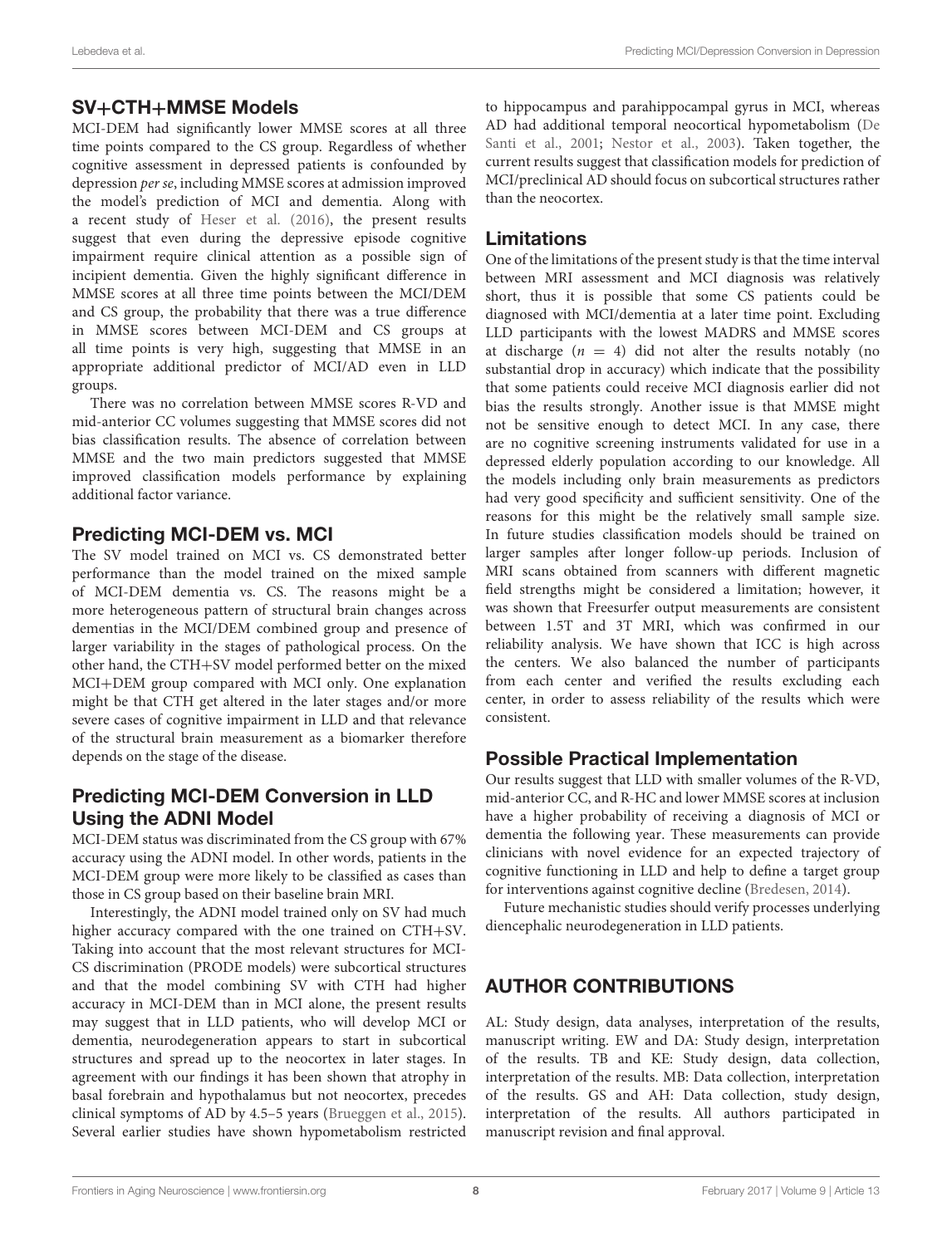# FUNDING

The PRODE-study was funded by unrestricted grants from the South-Eastern Norway Regional Health Authority (grant number: 2010088) and Innlandet Hospital Trust (grant number: 150201). The PRODE-study also received some funding from: Solveig and Johan P. Sommer's Foundation (2010-3) for Psychiatric Research and The Legacy of Josef and Haldis Andresen. AL received a Ph.D. grant from Swedish Brain Power foundation and the Strategic Research Program in Neuroscience at Karolinska Institutet. TB received a Ph.D. grant from the South-Eastern Norway Regional Health Authority and Innlandet Hospital Trust. The sponsors had no role in the study design, data collection, data analysis, data interpretation or writing of the report.

# ADNI

Data collection and sharing for this project was funded by the Alzheimer's Disease Neuroimaging Initiative (ADNI) (National Institutes of Health Grant U01 AG024904) and DOD ADNI (Department of Defense award number W81XWH-12-2-0012). ADNI is funded by the National Institute on Aging, the National Institute of Biomedical Imaging and Bioengineering, and through generous contributions from the following: AbbVie, Alzheimer's Association; Alzheimer's Drug Discovery Foundation; Araclon Biotech; BioClinica, Inc.; Biogen; Bristol-Myers Squibb Company; CereSpir, Inc.; Cogstate; Eisai Inc.; Elan Pharmaceuticals, Inc.; Eli Lilly and Company; EuroImmun; F. Hoffmann-La Roche Ltd. and its affiliated company Genentech, Inc.; Fujirebio; GE Healthcare; IXICO Ltd.; Janssen Alzheimer Immunotherapy Research & Development, LLC.; Johnson

# **REFERENCES**

- <span id="page-8-12"></span>Acosta-Cabronero, J., and Nestor, P. J. (2014). Diffusion tensor imaging in Alzheimer's disease: insights into the limbic-diencephalic network and methodological considerations. Front. Aging Neurosci. 6:266. [doi: 10.3389/fnagi.](https://doi.org/10.3389/fnagi.2014.00266) [2014.00266](https://doi.org/10.3389/fnagi.2014.00266)
- <span id="page-8-11"></span>Aggleton, J. P., Pralus, A., Nelson, A. J. D., and Hornberger, M. (2016). Thalamic pathology and memory loss in early Alzheimer's disease: moving the focus from the medial temporal lobe to Papez circuit. Brain 139, 1877–1890. [doi:](https://doi.org/10.1093/brain/aww083) [10.1093/brain/aww083](https://doi.org/10.1093/brain/aww083)
- <span id="page-8-3"></span>American Psychiatric Association (2013). DSM-5: Diagnostic and Statistical Manual of Mental Disorders. Arlington, TX: American Psychiatric Association.
- <span id="page-8-0"></span>Aziz, R., and Steffens, D. (2013). What are the causes of late-life depression? Psychiatr. Clin. North Am. 36, 497–516. [doi: 10.1016/j.psc.2013.08.001](https://doi.org/10.1016/j.psc.2013.08.001)
- <span id="page-8-10"></span>Bao, A. M., Meynen, G., and Swaab, D. F. (2008). The stress system in depression and neurodegeneration: focus on the human hypothalamus. Brain Res. Rev. 57, 531–553. [doi: 10.1016/j.brainresrev.2007.04.005](https://doi.org/10.1016/j.brainresrev.2007.04.005)
- <span id="page-8-4"></span>Borza, T., Engedal, K., Bergh, S., Benth, J. Š, and Selbæk, G. (2015). The course of depression in late life as measured by the montgomery and asberg depression rating scale in an observational study of hospitalized patients. BMC Psychiatry 15:191. [doi: 10.1186/s12888-015-0577-8](https://doi.org/10.1186/s12888-015-0577-8)
- <span id="page-8-15"></span>Bredesen, D. E. (2014). Reversal of cognitive decline: a novel therapeutic program. Aging (Albany N.Y.) 6, 707–717.
- <span id="page-8-6"></span>Breiman, L. (1996). Out-of-Bag Estimation. Technical report, Statistics Department. Berkeley CA: University of California Berkeley.
- <span id="page-8-5"></span>Breiman, L. (2001). Random forests. Mach. Learn. 45, 5–32. [doi: 10.1023/A:](https://doi.org/10.1023/A:1010933404324) [1010933404324](https://doi.org/10.1023/A:1010933404324)

& Johnson Pharmaceutical Research & Development LLC.; Lumosity; Lundbeck; Merck & Co., Inc.; Meso Scale Diagnostics, LLC.; NeuroRx Research; Neurotrack Technologies; Novartis Pharmaceuticals Corporation; Pfizer Inc.; Piramal Imaging; Servier; Takeda Pharmaceutical Company; and Transition Therapeutics. The Canadian Institutes of Health Research is providing funds to support ADNI clinical sites in Canada. Private sector contributions are facilitated by the Foundation for the National Institutes of Health [\(www.fnih.org\)](http://www.fnih.org). The grantee organization is the Northern California Institute for Research and Education, and the study is coordinated by the Alzheimer's Therapeutic Research Institute at the University of Southern California. ADNI data are disseminated by the Laboratory for Neuro Imaging at the University of Southern California.

### ACKNOWLEDGMENTS

### PRODE

The authors thank MRI technologist Ingeborg Nakken, Norwegian National Advisory Unit for functional MRI, St. Olav's University Hospital for MRI scan harmonization, image quality assurance and anonymization of scans, Dr. Alexander Lebedev for providing ADNI classification models.

# SUPPLEMENTARY MATERIAL

The Supplementary Material for this article can be found online at: [http://journal.frontiersin.org/article/10.3389/fnagi.](http://journal.frontiersin.org/article/10.3389/fnagi.2017.00013/full#supplementary-material) [2017.00013/full#supplementary-material](http://journal.frontiersin.org/article/10.3389/fnagi.2017.00013/full#supplementary-material)

- <span id="page-8-9"></span>Brueggen, K., Dyrba, M., Barkhof, F., Hausner, L., Filippi, M., Nestor, P. J., et al. (2015). Basal forebrain and hippocampus as predictors of conversion to alzheimer's disease in patients with mild cognitive impairment - a multicenter DTI and volumetry study. J. Alzheimers Dis. 48, 197–204. [doi: 10.3233/JAD-](https://doi.org/10.3233/JAD-150063)[150063](https://doi.org/10.3233/JAD-150063)
- <span id="page-8-1"></span>Byers, A. L., and Yaffe, K. (2014). Depression and dementias among military veterans. Alzheimers Dement. 10, S166–S173. [doi: 10.1016/j.jalz.2014.](https://doi.org/10.1016/j.jalz.2014.04.007) [04.007](https://doi.org/10.1016/j.jalz.2014.04.007)
- <span id="page-8-7"></span>Callen, D. J., Black, S. E., Gao, F., Caldwell, C. B., and Szalai, J. P. (2001). Beyond the hippocampus: MRI volumetry confirms widespread limbic atrophy in AD. Neurology 57, 1669–1674. [doi: 10.1212/WNL.57.9.1669](https://doi.org/10.1212/WNL.57.9.1669)
- <span id="page-8-2"></span>Cooper, C., Sommerlad, A., Lyketsos, C. G., and Livingston, G. (2015). Modifiable predictors of dementia in mild cognitive impairment: a systematic review and meta-analysis. Am. J. Psychiatry 172, 323–334. [doi: 10.1176/appi.ajp.2014.](https://doi.org/10.1176/appi.ajp.2014.14070878) [14070878](https://doi.org/10.1176/appi.ajp.2014.14070878)
- <span id="page-8-8"></span>Cross, D. J., Anzai, Y., Petrie, E. C., Martin, N., Richards, T. L., Maravilla, K. R., et al. (2013). Loss of olfactory tract integrity affects cortical metabolism in the brain and olfactory regions in aging and mild cognitive impairment. J. Nucl. Med. 54, 1278–1284. [doi: 10.2967/jnumed.112.116558](https://doi.org/10.2967/jnumed.112.116558)
- <span id="page-8-13"></span>Daselaar, S. M., and Cabeza, R. (2005). "Age-Related Changes in Hemispheric Organization," in Cognitive Neuroscience of Aging: Linking Cognitive and Cerebral Aging, eds R. Cabeza, L. Nyberg, and D. C. Park (New York, NY: Oxford University Press), 325–353.
- <span id="page-8-14"></span>De Santi, S., De Leon, M. J., Rusinek, H., Convit, A., Tarshish, C. Y., Roche, A., et al. (2001). Hippocampal formation glucose metabolism and volume losses in MCI and AD. Neurobiol. Aging 22, 529–539. [doi: 10.1016/S0197-4580\(01\)](https://doi.org/10.1016/S0197-4580(01)00230-5) [00230-5](https://doi.org/10.1016/S0197-4580(01)00230-5)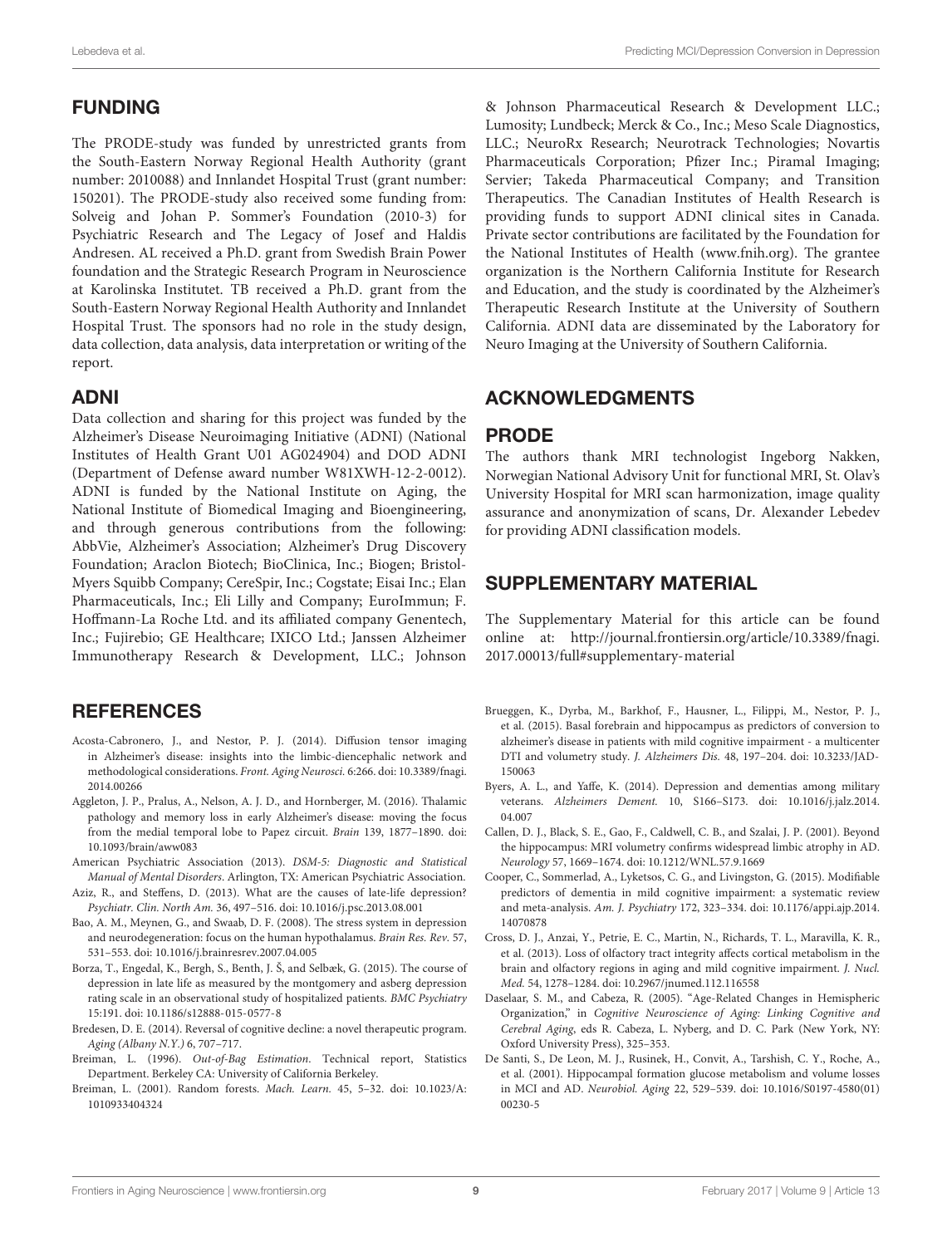- <span id="page-9-17"></span>Destrieux, C., Fischl, B., Dale, A., and Halgren, E. (2010). Automatic parcellation of human cortical gyri and sulci using standard anatomical nomenclature. Neuroimage 34, 1–15. [doi: 10.1016/j.neuroimage.2010.06.010](https://doi.org/10.1016/j.neuroimage.2010.06.010)
- <span id="page-9-7"></span>Dickerson, B. C., and Wolk, D. A. (2013). Biomarker-based prediction of progression in MCI: comparison of AD signature and hippocampal volume with spinal fluid amyloid-β and tau. Front. Aging Neurosci. 5:55. [doi: 10.3389/](https://doi.org/10.3389/fnagi.2013.00055) [fnagi.2013.00055](https://doi.org/10.3389/fnagi.2013.00055)
- <span id="page-9-2"></span>Diniz, B. S., Butters, M. A., Albert, S. M., Dew, M. A., and Reynolds, C. F. (2013). Late-life depression and risk of vascular dementia and Alzheimer's disease: systematic review and meta-analysis of community-based cohort studies. Br. J. Psychiatry 202, 329–335. [doi: 10.1192/bjp.bp.112.118307](https://doi.org/10.1192/bjp.bp.112.118307)
- <span id="page-9-20"></span>Dolcos, F., Ricea, H. J., and Cabeza, R. (2002). Hemispheric asymmetry and aging?: right hemisphere decline or asymmetry reduction Hemispheric asymmetry and aging?: right hemisphere decline or asymmetry reduction. Neurosci. Biobehav. Rev. 7634, 819–825. [doi: 10.1016/S0149-7634\(02\)00068-4](https://doi.org/10.1016/S0149-7634(02)00068-4)
- <span id="page-9-26"></span>Du, X., and Pang, T. Y. (2015). Is dysregulation of the HPA-axis a core pathophysiology mediating co-morbid depression in neurodegenerative diseases? Front. Psychiatry 6:32. [doi: 10.3389/fpsyt.2015.00032](https://doi.org/10.3389/fpsyt.2015.00032)
- <span id="page-9-4"></span>du Jardin, K. G., Müller, H. K., Sanchez, C., Wegener, G., and Elfving, B. (2016). A single dose of vortioxetine, but not ketamine or fluoxetine, increases plasticity-related gene expression in the rat frontal cortex. Eur. J. Pharmacol. 786, 29–35. [doi: 10.1016/j.ejphar.2016.05.029](https://doi.org/10.1016/j.ejphar.2016.05.029)
- <span id="page-9-25"></span>Fleiss, J. L. (1971). Measuring nominal scale agreement among many raters 1. Psychol. Bull. 76, 378–382. [doi: 10.1037/h0031619](https://doi.org/10.1037/h0031619)
- <span id="page-9-14"></span>Fleiss, J. L. (1986). Analysis of data from multiclinic trials. Control Clin. Trials 7, 267–275. [doi: 10.1016/0197-2456\(86\)90034-6](https://doi.org/10.1016/0197-2456(86)90034-6)
- <span id="page-9-10"></span>Folstein, M. F., Folstein, S. E., and McHugh, P. R. (1975). "Mini-mental state". A practical method for grading the cognitive state of patients for the clinician. J. Psychiatr. Res 12, 189–198. [doi: 10.1016/0022-3956\(75\)90026-6](https://doi.org/10.1016/0022-3956(75)90026-6)
- <span id="page-9-5"></span>García-Fuster, M. J., and García-Sevilla, J. A. (2016). Effects of anti-depressant treatments on FADD and p-FADD protein in rat brain cortex: enhanced anti-apoptotic p-FADD/FADD ratio after chronic desipramine and fluoxetine administration. Psychopharmacology (Berl) 233, 2955–2971. [doi: 10.1007/](https://doi.org/10.1007/s00213-016-4342-6) [s00213-016-4342-6](https://doi.org/10.1007/s00213-016-4342-6)
- <span id="page-9-30"></span>Glahn, D. C., Curran, J. E., Winkler, A. M., Carless, M. A., Kent, J. W., Charlesworth, J. C., et al. (2012). High dimensional endophenotype ranking in the search for major depression risk genes. Biol. Psychiatry 71, 6–14. [doi:](https://doi.org/10.1016/j.biopsych.2011.08.022) [10.1016/j.biopsych.2011.08.022](https://doi.org/10.1016/j.biopsych.2011.08.022)
- <span id="page-9-29"></span>Hall, A. M., Moore, R. Y., Lopez, O. L., Kuller, L., and Becker, J. T. (2008). Basal forebrain atrophy is a presymptomatic marker for Alzheimer's disease. Alzheimers Dement. 4, 271–279. [doi: 10.1016/j.jalz.2008.04.005](https://doi.org/10.1016/j.jalz.2008.04.005)
- <span id="page-9-15"></span>Han, X., Jovicich, J., Salat, D., van der Kouwe, A., Quinn, B., Czanner, S., et al. (2006). Reliability of MRI-derived measurements of human cerebral cortical thickness: the effects of field strength, scanner upgrade and manufacturer. Neuroimage 32, 180–194. [doi: 10.1016/j.neuroimage.2006.](https://doi.org/10.1016/j.neuroimage.2006.02.051) [02.051](https://doi.org/10.1016/j.neuroimage.2006.02.051)
- <span id="page-9-37"></span>Heser, K., Bleckwenn, M., Wiese, B., Mamone, S., Riedel-Heller, S. G., Stein, J., et al. (2016). Late-life depressive symptoms and lifetime history of major depression: cognitive deficits are largely due to incipient dementia rather than depression. J Alzheimers Dis. 54, 185–199. [doi: 10.3233/JAD-160209](https://doi.org/10.3233/JAD-160209)
- <span id="page-9-27"></span>Ishii, M., and Iadecola, C. (2015). Metabolic and non-cognitive manifestations of alzheimers disease: the hypothalamus as both culprit and target of pathology. Cell Metab. 22, 761–776. [doi: 10.1016/j.cmet.2015.08.016](https://doi.org/10.1016/j.cmet.2015.08.016)
- <span id="page-9-12"></span>Jack, C. R., Bernstein, M. A., Fox, N. C., Thompson, P., Alexander, G., Harvey, D., et al. (2008). The Alzheimers disease neuroimaging initiative (ADNI): MRI methods. J. Magn. Reson. Imaging 27, 685–691. [doi: 10.1002/jmri.](https://doi.org/10.1002/jmri.21049) [21049](https://doi.org/10.1002/jmri.21049)
- <span id="page-9-19"></span>Jack, R., Twomey, K., Sharbrough, F. W., Petersen, C., and Cascino, D. (1989). Anterior temporal lobes and hippocampal formations: normative volumetric measurements from MR images in young adults. Radiology 172, 549–554. [doi:](https://doi.org/10.1148/radiology.172.2.2748838) [10.1148/radiology.172.2.2748838](https://doi.org/10.1148/radiology.172.2.2748838)
- <span id="page-9-11"></span>Jorm, A. F., and Jacomb, P. A. (1989). The informant questionnaire on cognitive decline in the elderly (IQCODE): socio-demographic correlates, reliability, validity and some norms. Psychol. Med. 19, 1015–1022. [doi: 10.1017/](https://doi.org/10.1017/S0033291700005742) [S0033291700005742](https://doi.org/10.1017/S0033291700005742)
- <span id="page-9-35"></span>Kempton, M. J., Salvador, Z., Munafò, M. R., Geddes, J. R., Simmons, A., Frangou, S., et al. (2011). Structural neuroimaging studies in major depressive disorder. Meta-analysis and comparison with bipolar disorder.

Arch. Gen. Psychiatry 68, 675–690. [doi: 10.1001/archgenpsychiatry.](https://doi.org/10.1001/archgenpsychiatry.2011.60) [2011.60](https://doi.org/10.1001/archgenpsychiatry.2011.60)

- <span id="page-9-1"></span>Koutsouleris, N., Davatzikos, C., Borgwardt, S., Gaser, C., Bottlender, R., Frodl, T., et al. (2014). Accelerated brain aging in schizophrenia and beyond: a neuroanatomical marker of psychiatric disorders. Schizophr. Bull. 40, 1140– 1153. [doi: 10.1093/schbul/sbt142](https://doi.org/10.1093/schbul/sbt142)
- <span id="page-9-23"></span>Kuhn, M., Wing, J., Weston, S., Williams, A., Engelhardt, A., Mayer, Z., et al. (2016). caret: Classification and Regression Training. R Package Version 6.0-70. Available at: <https://CRAN.R-project.org/package=caret>
- <span id="page-9-9"></span>Lebedev, A. V., Westman, E., Van Westen, G. J. P., Kramberger, M. G., Lundervold, A., Aarsland, D., et al. (2014). Random Forest ensembles for detection and prediction of Alzheimer's disease with a good between-cohort robustness. Neuroimage Clin. 6, 115–125. [doi: 10.1016/j.nicl.2014.08.023](https://doi.org/10.1016/j.nicl.2014.08.023)
- <span id="page-9-8"></span>Lebedeva, A., Borza, T., Håberg, A. K., Idland, A.-V., Dalaker, T. O., Aarsland, D., et al. (2015). Neuroanatomical correlates of late-life depression and associated cognitive changes. Neurobiol. Aging 36, 3090–3099. [doi: 10.1016/](https://doi.org/10.1016/j.neurobiolaging.2015.04.020) [j.neurobiolaging.2015.04.020](https://doi.org/10.1016/j.neurobiolaging.2015.04.020)
- <span id="page-9-34"></span>Lee, S. H., Bachman, A. H., Yu, D., Lim, J., and Ardekani, B. A. (2016). Predicting progression from mild cognitive impairment to Alzheimer's disease using longitudinal callosal atrophy. Alzheimers Dement (Amst.)2, 1–7. [doi: 10.1016/](https://doi.org/10.1016/j.dadm.2016.01.003) [j.dadm.2016.01.003](https://doi.org/10.1016/j.dadm.2016.01.003)
- <span id="page-9-22"></span>Liaw, A., and Wiener, M. (2002). Classification and regression by randomForest. R News 2, 18–22.
- <span id="page-9-32"></span>Liu, X., Watanabe, K., Kakeda, S., Yoshimura, R., Abe, O., Ide, S., et al. (2016). Relationship between white matter integrity and serum cortisol levels in drugnaive patients with major depressive disorder: diffusion tensor imaging study using tract-based spatial statistics. Br. J. Psychiatry 208, 585–590. [doi: 10.1192/](https://doi.org/10.1192/bjp.bp.114.155689) [bjp.bp.114.155689](https://doi.org/10.1192/bjp.bp.114.155689)
- <span id="page-9-13"></span>McGraw, K. O., and Wong, S. P. (1996). Forming inferences about some intraclass correlation coefficients. Psychol. Methods 1, 30–46. [doi: 10.1037/1082-989X.1.1.](https://doi.org/10.1037/1082-989X.1.1.30) [30](https://doi.org/10.1037/1082-989X.1.1.30)
- <span id="page-9-0"></span>McKinney, B., and Sibille, E. (2013). The age-by-disease interaction hypothesis of late-life depression. Am. J. Geriatr. Psychiatry 21, 1–19. [doi: 10.1016/j.jagp.2013.](https://doi.org/10.1016/j.jagp.2013.01.053) [01.053](https://doi.org/10.1016/j.jagp.2013.01.053)
- <span id="page-9-3"></span>Mourao, R. J., Mansur, G., Malloy-Diniz, L. F., Castro Costa, E., and Diniz, B. S. (2015). Depressive symptoms increase the risk of progression to dementia in subjects with mild cognitive impairment: systematic review and meta-analysis. Int. J. Geriatr. Psychiatry 31, 905–911. [doi: 10.1002/gps.4406](https://doi.org/10.1002/gps.4406)
- <span id="page-9-28"></span>Nestor, P. J., Fryer, T. D., Smielewski, P., and Hodges, J. R. (2003). Limbic hypometabolism in Alzheimer's disease and mild cognitive impairment. Ann. Neurol. 54, 343–351. [doi: 10.1002/ana.10669](https://doi.org/10.1002/ana.10669)
- <span id="page-9-6"></span>Ngandu, T., Lehtisalo, J., Solomon, A., Levälahti, E., Ahtiluoto, S., Antikainen, R., et al. (2015). A 2 year multidomain intervention of diet, exercise, cognitive training, and vascular risk monitoring versus control to prevent cognitive decline in at-risk elderly people (FINGER): a randomised controlled trial. Lancet 385, 2255–2263. [doi: 10.1016/S0140-6736\(15\)60461-5](https://doi.org/10.1016/S0140-6736(15)60461-5)
- <span id="page-9-31"></span>O'Brien, J. T. (1996). Clinical and magnetic resonance imaging correlates of hypothalamic-pituitary-adrenal axis function in depression and Alzheimer's disease. Br. J. Psychiatry 168, 679–687. [doi: 10.1192/bjp.168.6.679](https://doi.org/10.1192/bjp.168.6.679)
- <span id="page-9-16"></span>Pfefferbaum, A., Rohlfing, T., Rosenbloom, M. J., and Sullivan, E. V. (2012). Combining atlas-based parcellation of regional brain data acquired across scanners at 1.5 T and 3.0 T field strengths. Neuroimage 60, 940–951. [doi:](https://doi.org/10.1016/j.neuroimage.2012.01.092) [10.1016/j.neuroimage.2012.01.092](https://doi.org/10.1016/j.neuroimage.2012.01.092)
- <span id="page-9-33"></span>Qiu, Y., Liu, S., Hilal, S., Loke, Y. M., Ikram, M. K., Xu, X., et al. (2016). Interhemispheric functional dysconnectivity mediates the association of corpus callosum degeneration with memory impairment in AD and amnestic MCI. Sci. Rep. 6:32573. [doi: 10.1038/srep32573](https://doi.org/10.1038/srep32573)
- <span id="page-9-21"></span>R Core Team (2016). R: A Language and Environment for Statistical Computing. Vienna: R Foundation for Statistical Computing.
- <span id="page-9-24"></span>Robin, X., Turck, N., Hainard, A., Tiberti, N., Lisacek, F., Sanchez, J.-C., et al. (2011). pROC: an open-source package for R and S+ to analyze and compare ROC curves. BMC Bioinformatics 12:77. [doi: 10.1186/1471-2105-12-77](https://doi.org/10.1186/1471-2105-12-77)
- <span id="page-9-18"></span>Rosas, H., Liu, A., Hersch, S., and Glessner, M. (2002). Regional and progressive thinning of the cortical ribbon in Huntington's disease. Neurology 58, 695–701. [doi: 10.1212/WNL.58.5.695](https://doi.org/10.1212/WNL.58.5.695)
- <span id="page-9-36"></span>Sabuncu, M. R., Desikan, R. S., Sepulcre, J., Yeo, B. T., Liu, H., Schmansky, N. J., et al. (2011). The Dynamics of cortical and hippocampal atrophy in Alzheimer disease. Arch. Neurol. 68, 1040–1048. [doi: 10.1001/archneurol.2011.167](https://doi.org/10.1001/archneurol.2011.167)